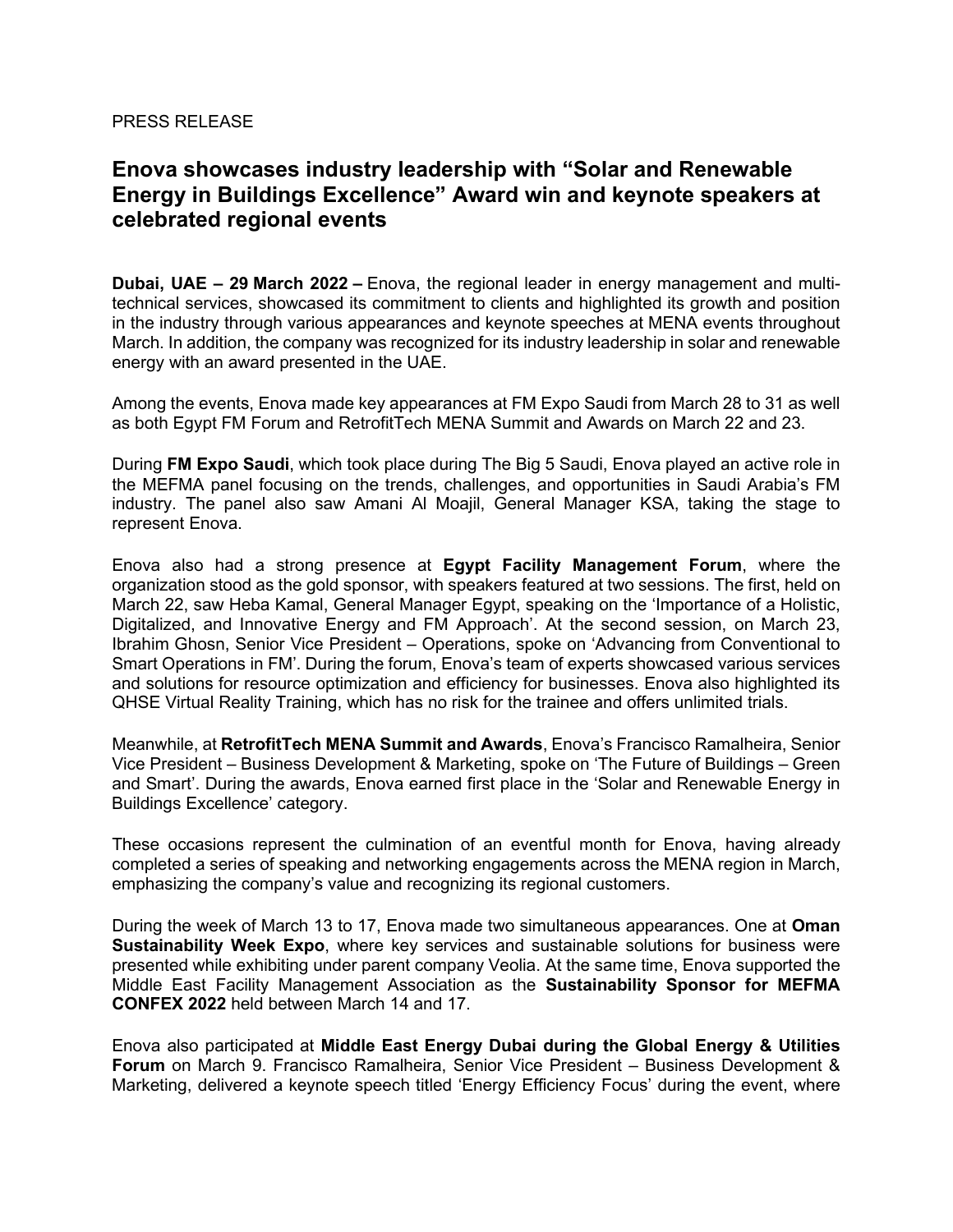he focused on the various approaches and technologies for increasing the energy efficiency of infrastructure.

On March 7, Enova's General Manager for the Kingdom of Saudi Arabia, Amani Al Moajil, spoke at **KSA Synergy Series**. The session titled 'Sustainability and Digital Innovation in KSA's Built Environment' focused primarily on how technology and social and environmental trends are changing the way cities and buildings are being constructed and managed in the Kingdom.

Commenting on the events, Renaud Capris, Chief Executive Officer from Enova, said: "We are excited to start 2022 with strong participation in these key industry events, enabling us to showcase our capabilities and services. Moreover, these events allow us to share our knowledge and explore ways in which we can work with other organizations to deliver innovative and sustainable energy solutions which simultaneously enhance performances of businesses across the region. These events represent a platform for us to showcase Enova's strong growth over the years on a regional level. Following our recent expansion into Turkey, we look forward to broadening our reach to more countries, enabling us to provide our products and services on a larger scale."

## **-Ends-**

**Media Contact: Wallis** [enova@wallispr.com](mailto:enova@wallispr.com) English: Michelle Oribello, (+971) 56 783 3877 Arabic: Fadi Ozone, (+971) 55 445 7187

## **About Enova**

Enova is the regional leader in integrated energy and multi-technical services, offering comprehensive and performance-based Energy and Facilities Management solutions to its clients to help achieve their financial, operational, and environmental targets. With more than 4,000 highly trained and multi-skilled employees, Enova serves a wide portfolio of clients in the public, residential, commercial, industrial, and healthcare sectors across the region.

Enova was created in 2002 as a joint venture between Majid Al Futtaim and Veolia. Majid Al Futtaim is the leading shopping malls, communities, retail, and leisure pioneer across the Middle East, Africa, and Asia. Veolia is a global leader in optimised resource management; designing and providing water, waste, and energy management solutions which contribute to the sustainable development of communities and industries.

Please follow us on:

- lin https://ae.linkedin.com/company/enova-me
- **y** <https://twitter.com/Enovame>
- $\blacksquare$ [Enova Playlist](https://www.youtube.com/playlist?list=PL3e2aW_fekTQ3CE8tDe9a26p6BeP7gq1q)